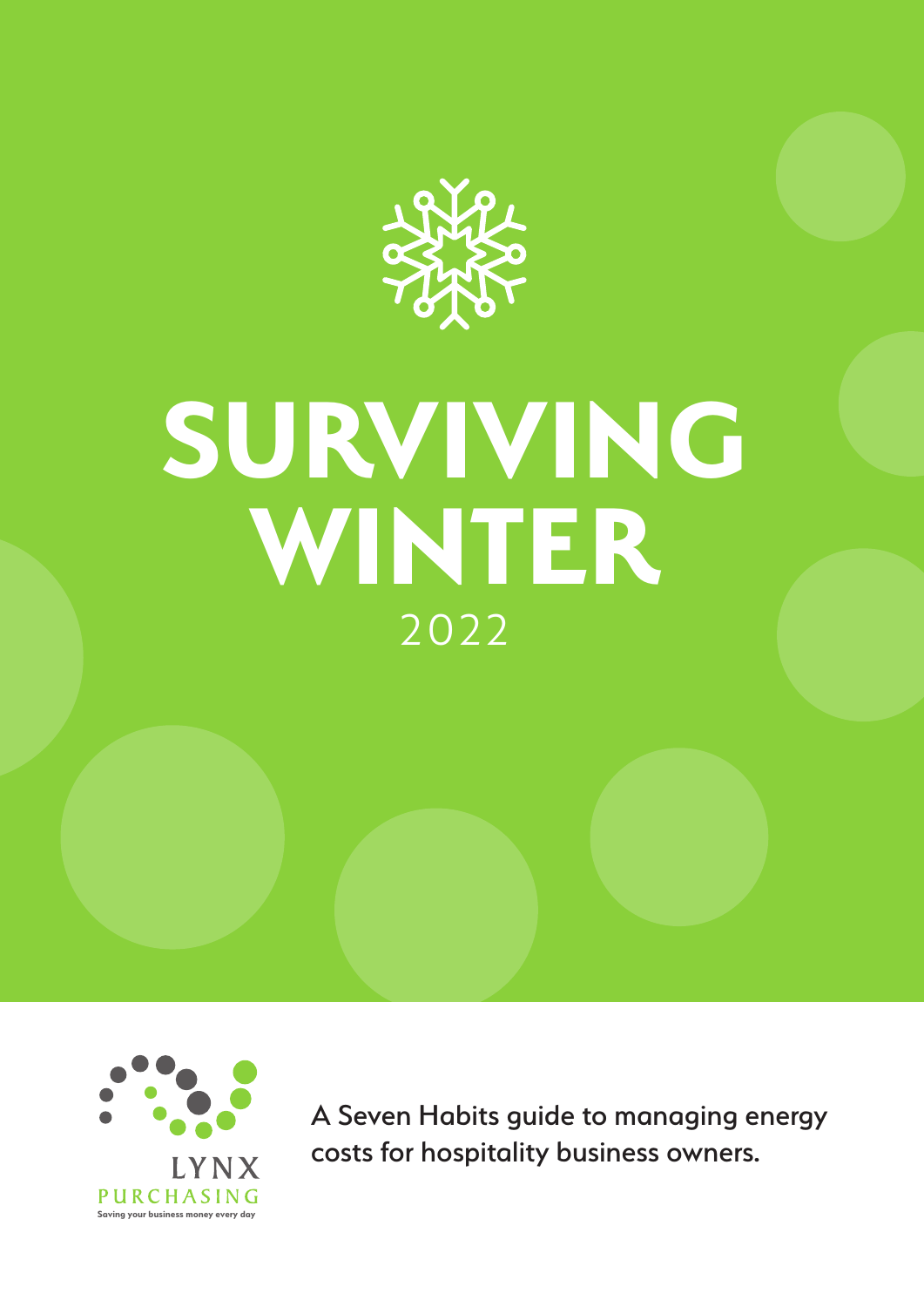

## **What you can do to help combat rising energy costs**

Wholesale gas and electricity prices have increased sharply, almost doubling over the past year - and that trend continues.

There are several causes but the main ones are: increased global demand caused by economies coming out of lockdown; interruption to electrical supply between Europe and the UK because of fire damage; and political concerns over the gas supply from Russia.

The timing couldn't be worse for the hospitality industry, already badly bruised by Covid and Brexit-induced cost increases as a result of labour shortages and supply chain issues.

However, there are things you can do to help your business get through the tough winter months.

Our Seven Habits Guide to Surviving Winter 2022 offers practical tips and advice for managing energy costs for winter and beyond from our expert, Peter Dancer of Scottish Utilities, a long standing partner of Lynx Purchasing.

**2021 average price**  around **£60/Mwh**  wholesale electricity

**2021 peak price - £190/Mwh** wholesale electricity

**2022 price - £110-£120/ Mwh** wholesale electricity

**2021 summer price - £1.15p per therm gas**  - **up 60p** per therm.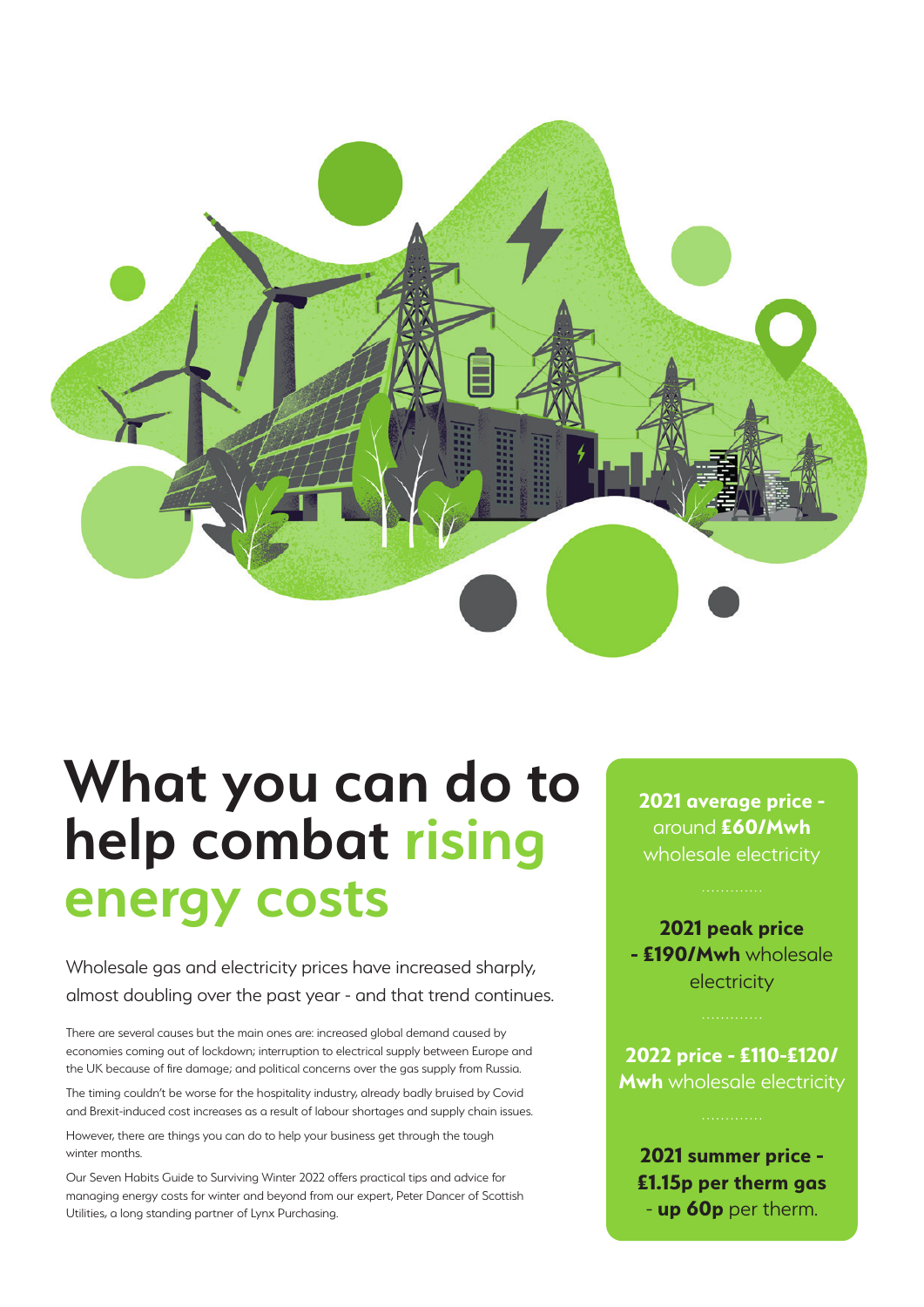### **1. THE DEVIL'S INF DETAIL**

Take a good walk around your establishment and make detailed notes of areas where you could be wasting energy. Make sure that anything that doesn't need to be on is switched off. Look at ventilation and areas where you may be losing heat where you don't want to. For example, keep exterior doors closed when possible and fit them with auto close devices.



#### **2. CHALLENGE HABITUAL BEHAVIOUR**

Consider what you and your staff habitually do now and how you could change this to cut energy consumption. For example, if you have a meter with a night rate, think about what appliances could be run overnight rather than during the day to take advantage of cheaper rates. Appliances such as dishwashers, washing machines and laundry dryers could be programmed to run at night or switched on with a timer. Do you leave ovens on all day? If you do, set up a schedule to switch them off and on between services. What about water heaters? If you are leaving them on all night, turn them off and make switching them on thefirst task of the early shift staff. A thorough review of current practices - especially how you use your big power guzzlers could save the business a lot of money.



#### **3. REVIEW**  EVERY BUDGET **4. STOP**

Get your team onboard! Explain the situation to your staff, particularly management. Get every department involved, invite and encourage suggestions from your team to reduce energy consumption in every area of the business across all budgets. Consider fitting card meters in staff accommodation and giving out a limited amount of free cards to employees. This stops them switching on a radiator if they are cold then leaving it on while they are out of their accommodation. Gas and electricity for staff accommodation, laundry etc should be charged at 5% - make sure you claim!



Start by replacing all bulbs with energy-efficient LED lights. Think about fitting motion sensor lights to rooms where lights don't need to be on 24-7 such as toilets, store-rooms, staff corridors and function rooms.



Now is the time to plan ahead. Take a good look at the energy agreement you have in place and check when it runs out. The sooner you start looking for a new deal, the longer you have to make sure you get the best one available. Be wary of accepting 'Too good to be true' offers and only accept 'Fully fixed, fully inclusive' offers for gas and electricity. They are a little more expensive initially, but are cheaper in the long term. Always avoid 'Pass through' deals.



Just because a product is presented to you as 'green' don't assume it is energy efficient or a money saver. Check company credentials, customer reviews and ask for third party verification of any efficiency claims before you buy. There may be a better quality, better value product or solution to control energy consumption out there.



Are your suppliers and service engineers thinking about your energy usage? Ask them for advice and recommendations - and consider changing them if they aren't proactive. Check out your gas or oil boilers. Are they modern and energy efficient - old boilers and old appliances in general tend to use more fuel. Good maintenance will pay for itself many times over so make sure they are regularly serviced too. Get your insulation checked by a professional: 50mm may have been sufficient 20 years ago but it isn't enough now whereas 200mm of insulation will save you a great deal of money. And make sure all hot water pipes are insulated. If you have log fires for guests, make them work harder and heat water at the same time. Speak to your plumber or heating engineer who can assist with this.